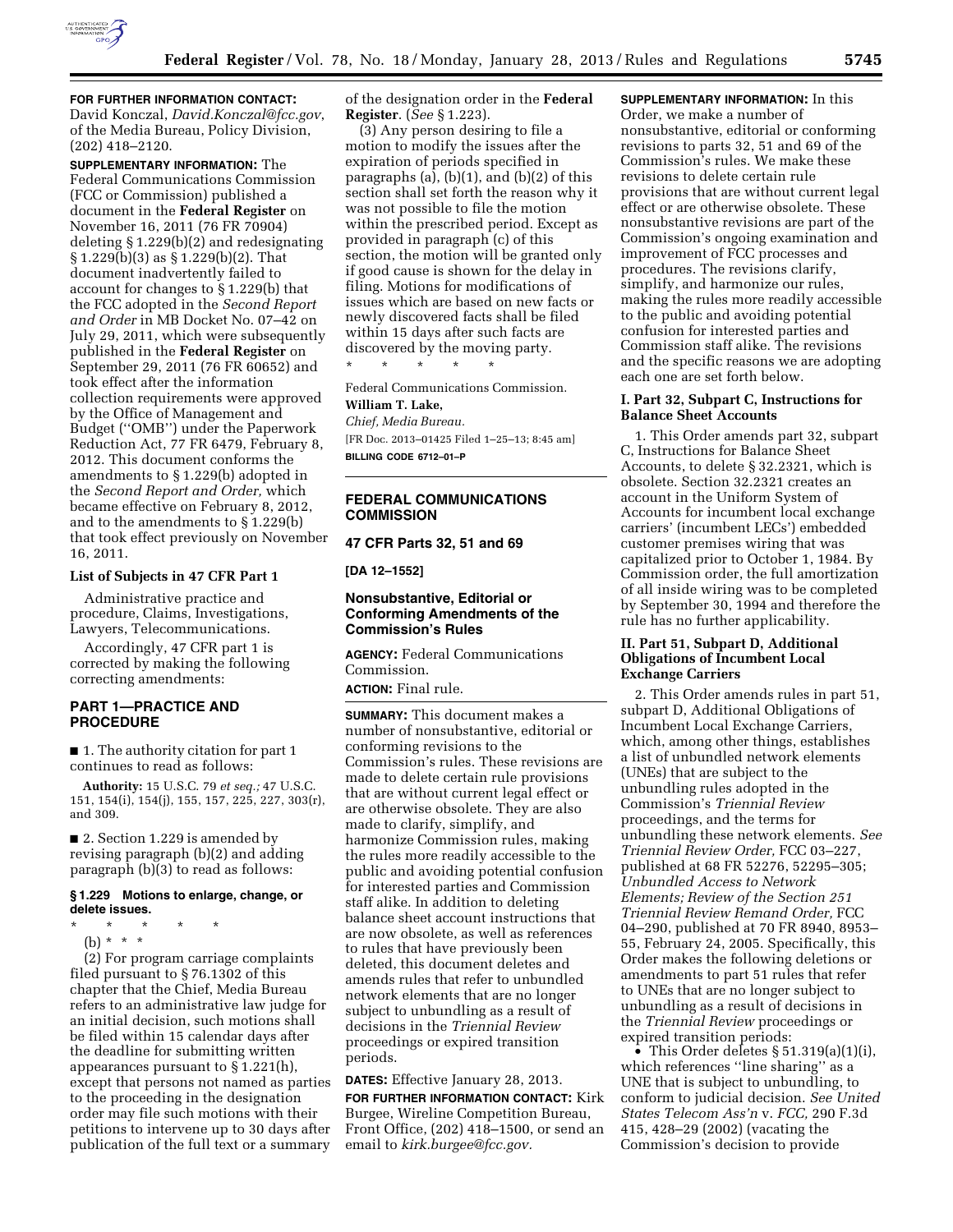CLECs with unbundled access to the high frequency portion of copper loops to provide broadband DSL services, primarily because the Commission had failed to consider the relevance of intermodal competition in the broadband market). The definition of ''high-frequency portion of the loop'' in § 51.319(a)(1)(i) has continuing relevance for the Commission's unbundling requirements, specifically with regard to line splitting under § 51.319(a)(1)(ii). Accordingly, in deleting  $\S 51.319(a)(1)(i)$ , this order moves the definition of ''high-frequency portion of the loop'' to the end of § 51.319(a)(1)(ii) and redesignates § 51.319(a)(1)(ii) through 51.319(a)(1)(v) as § 51.319(a)(1)(i) through 51.319(a)(1)(iv). This Order also deletes the reference to unbundled ''local circuit switching" in  $\S 51.319(a)(1)(ii)$ (redesignated as  $\S 51.319(a)(1)(i)$ ), to implement the *Triennial Review Remand Order,* FCC 04–290, published at 70 FR 8940, February 24, 2005.

• This Order deletes references to ''the high-frequency portion of the copper loop" in  $\S$  51.319(a)(1)(iii) (redesignated as  $\S 51.319(a)(1)(ii)$ ), to conform to judicial decision. *See United States Telecom Ass'n* v. *FCC,* 290 F.3d 415, 428–29 (2002).

• This Order deletes § 51.319(a)(1)(iii)(D) & (E) to conform to judicial decision. *See United States Telecom Ass'n* v. *FCC,* 290 F.3d 415, 428–29 (2002).

• This Order amends § 51.319(a)(1)(v)  $(\text{redesignated as } 51.319(a)(1)(iv))$  to delete the reference to ''line sharing,'' to conform to judicial decision. *See United States Telecom Ass'n* v. *FCC,* 290 F.3d 415, 428–29 (2002).

• This Order deletes a reference in § 51.319(a)(7)(ii) to network modifications that would enable a requesting telecommunications carrier to obtain access to a dark fiber loop. This deletion reflects the fact that the Commission previously eliminated the requirement to make dark fiber loops available as unbundled network elements.

• This Order deletes § 51.319(d) to conform to judicial decision, redesignates § 51.319(e) through (g) as § 51.319(d) through (f)), and amends all internal cross-references to reflect these redesignations.

• This Order deletes § 51.319(a)(4)(iii), 51.319(a)(5)(iii), 51.319(a)(6)(ii), 51.319(e)(2)(ii)(C), 51.319(e)(2)(iii)(C), and 51.319(e)(2)(iv)(B), all of which establish transition periods that have expired. In addition, this Order revises § 51.319(a)(6)(i) to designate that section as  $§ 51.319(a)(6)$ , and restructures

51.319(e)(2)(iv), redesignated as 51.319(d)(2)(iv), to eliminate  $\S 51.319(e)(2)(iv)(A)$  as a separate section and to consolidate its text into redesignated  $\S 51.319(d)(2)(iv)$ .

### **III. Part 69, Access Charges**

3. This Order amends Part 69, Access Charges, to delete references to § 54.303, Long Term Support, which the Commission deleted in the *USF/ICC Transformation Order,* FCC 11–161, published at 77 FR 26987, May 8, 2012.

4. Specifically, this Order amends § 69.415(c) to remove references to § 54.303 and ''long term support,'' deletes  $§ 69.2(y)$  and  $§ 69.502(c)$ , which reference § 54.303, and redesignates § 69.502(d) and (e) as § 69.502(c) and (d), respectively.

5. The rule amendments adopted in this Order and set forth in the attached Appendix are nonsubstantive, editorial revisions of the rules pursuant to 47 CFR 0.231(b). These revisions delete rule provisions that are without current legal effect or are otherwise obsolete, and delete references to obsolete rules and statutes. Accordingly, we find good cause to conclude that notice and comment procedures are unnecessary and would not serve any useful purpose. For the same reason, we also find good cause to make these nonsubstantive, editorial revisions of the rules effective upon publication in the **Federal Register**.

#### **IV. Procedural Matters**

*A. Regulatory Flexibility Act* 

6. Because we adopt this Order without notice and comment, the Regulatory Flexibility Act does not apply.

# *B. Paperwork Reduction Act*

7. The rules contained herein have been analyzed with respect to the Paperwork Reduction Act of 1995 and found to contain no new or modified form, information collection, and/or recordkeeping, labeling, disclosure, or record retention requirements, and will not increase or decrease burden hours imposed on the public. *See* Public Law 104 through 113, 44 U.S.C. 3501, *et. seq.*  In addition, therefore, this Order does not contain any new or modified ''information collection burden for small business concerns with fewer than 25 employees,'' pursuant to the Small Business Paperwork Relief Act of 2002. *See* Public Law 107 through 198, 44 U.S.C. 3506(c)(4).

#### *C. Congressional Review Act*

8. The Commission will send a copy of this Order in a report to Congress and the Government Accountability Office

pursuant to the Congressional Review Act. *See* 5 U.S.C. 801(a)(1)(A).

#### **V. Ordering Clauses**

9. Accordingly, *It is ordered that,*  effective upon publication in the **Federal Register**, Parts 32, 51, and 69 of the Commission's rules *are amended,* as set forth in the attached Final Rules caption, pursuant to the authority contained in Sections 4(i), 5(c), and 303(r) of the Communications Act, 47 U.S.C. 154(i), 155(c), and 303(r), and Section 0.231(b) of the Commission's regulations, 47 CFR 0.231(b).

10. *It is further ordered* that the Secretary shall cause a copy of this Order to be published in the **Federal Register**.

#### **List of Subjects**

#### *47 CFR Part 32*

Communications common carriers, Reporting and recordkeeping requirements, Telephone, Uniform System of Accounts.

## *47 CFR Part 51*

Communications common carriers, Telecommunications.

## *47 CFR Part 69*

Communications common carriers, Reporting and recordkeeping requirements, Telephone.

Federal Communications Commission. **Julie Veach,** 

*Chief, Wireline Competition Bureau.* 

### **Final Rules**

For the reasons discussed in the preamble, the Federal Communications Commission amends 47 CFR parts 32, 51, and 69 as follows:

## **PART 32—UNIFORM SYSTEM OF ACCOUNTS FOR TELECOMMUNICATIONS COMPANIES**

■ 1. The authority citation for part 32 continues to read as follows:

**Authority:** 47 U.S.C. 154(i), 154(j) and 220 as amended.

#### **§ 32.2321 [Removed]**

■ 2. Remove § 32.2321.

#### **PART 51—INTERCONNECTION**

■ 3. The authority citation for part 51 continues to read as follows:

**Authority:** Sections 1–5, 7, 201–05, 207– 09, 218, 225–27, 251–54, 256, 271, 303(r), 332, 48 Stat. 1070, as amended, 1077; 47 U.S.C. 151–55, 157, 201–05, 207–09, 218, 225–27, 251–54, 256, 271, 303(r), 332, 47 U.S.C. 157 note.

 $\blacksquare$  4. Amend § 51.319 by revising paragraph (a), by removing paragraph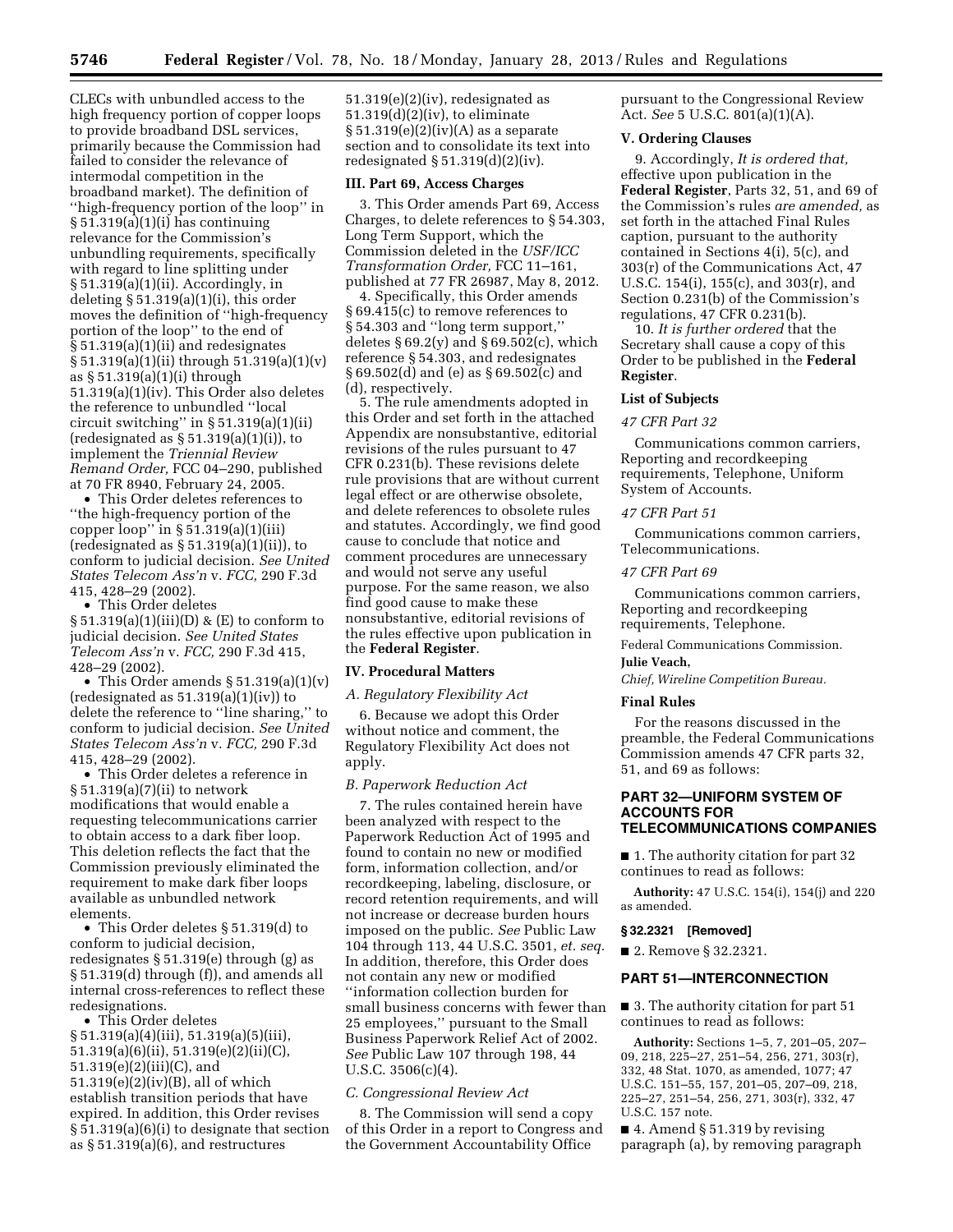(d) and redesignating paragraphs (e) through (g) as paragraphs (d) through (f) and revising newly redesignated paragraph (d) to read as follows:

### **§ 51.319 Specific unbundling requirements.**

(a) *Local loops.* An incumbent LEC shall provide a requesting telecommunications carrier with nondiscriminatory access to the local loop on an unbundled basis, in accordance with section 251(c)(3) of the Act and this part and as set forth in paragraphs (a)(1) through (8) of this section. The local loop network element is defined as a transmission facility between a distribution frame (or its equivalent) in an incumbent LEC central office and the loop demarcation point at an end-user customer premises. This element includes all features, functions, and capabilities of such transmission facility, including the network interface device. It also includes all electronics, optronics, and intermediate devices (including repeaters and load coils) used to establish the transmission path to the end-user customer premises as well as any inside wire owned or controlled by the incumbent LEC that is part of that transmission path.

(1) *Copper loops.* An incumbent LEC shall provide a requesting telecommunications carrier with nondiscriminatory access to the copper loop on an unbundled basis. A copper loop is a stand-alone local loop comprised entirely of copper wire or cable. Copper loops include two-wire and four-wire analog voice-grade copper loops, digital copper loops (*e.g.,* DS0s and integrated services digital network lines), as well as two-wire and four-wire copper loops conditioned to transmit the digital signals needed to provide digital subscriber line services, regardless of whether the copper loops are in service or held as spares. The copper loop includes attached electronics using time division multiplexing technology, but does not include packet switching capabilities as defined in paragraph (a)(2)(i) of this section. The availability of DS1 and DS3 copper loops is subject to the requirements of paragraphs (a)(4) and (5) of this section.

(i) *Line splitting.* An incumbent LEC shall provide a requesting telecommunications carrier that obtains an unbundled copper loop from the incumbent LEC with the ability to engage in line splitting arrangements with another competitive LEC using a splitter collocated at the central office where the loop terminates into a distribution frame or its equivalent. Line splitting is the process in which one

competitive LEC provides narrowband voice service over the low frequency portion of a copper loop and a second competitive LEC provides digital subscriber line service over the high frequency portion of that same loop. The high frequency portion of the loop consists of the frequency range on the copper loop above the range that carries analog circuit-switched voice transmissions. This portion of the loop includes the features, functions, and capabilities of the loop that are used to establish a complete transmission path on the high frequency range between the incumbent LEC's distribution frame (or its equivalent) in its central office and the demarcation point at the end-user customer premises, and includes the high frequency portion of any inside wire owned or controlled by the incumbent LEC.

(A) An incumbent LEC's obligation, under paragraph (a)(1)(i) of this section, to provide a requesting telecommunications carrier with the ability to engage in line splitting applies regardless of whether the carrier providing voice service provides its own switching or obtains local circuit switching from the incumbent LEC.

(B) An incumbent LEC must make all necessary network modifications, including providing nondiscriminatory access to operations support systems necessary for pre-ordering, ordering, provisioning, maintenance and repair, and billing for loops used in line splitting arrangements.

(ii) *Line conditioning.* The incumbent LEC shall condition a copper loop at the request of the carrier seeking access to a copper loop under paragraph (a)(1) of this section or a copper subloop under paragraph (b) of this section to ensure that the copper loop or copper subloop is suitable for providing digital subscriber line services, whether or not the incumbent LEC offers advanced services to the end-user customer on that copper loop or copper subloop. If the incumbent LEC seeks compensation from the requesting telecommunications carrier for line conditioning, the requesting telecommunications carrier has the option of refusing, in whole or in part, to have the line conditioned; and a requesting telecommunications carrier's refusal of some or all aspects of line conditioning will not diminish any right it may have, under paragraphs (a) and (b) of this section, to access the copper loop or the copper subloop.

(A) Line conditioning is defined as the removal from a copper loop or copper subloop of any device that could diminish the capability of the loop or subloop to deliver high-speed switched wireline telecommunications capability, including digital subscriber line service. Such devices include, but are not limited to, bridge taps, load coils, low pass filters, and range extenders.

(B) Incumbent LECs shall recover the costs of line conditioning from the requesting telecommunications carrier in accordance with the Commission's forward-looking pricing principles promulgated pursuant to section 252(d)(1) of the Act and in compliance with rules governing nonrecurring costs in § 51.507(e).

(C) Insofar as it is technically feasible, the incumbent LEC shall test and report troubles for all the features, functions, and capabilities of conditioned copper lines, and may not restrict its testing to voice transmission only.

(iii) *Maintenance, repair, and testing.*  (A) An incumbent LEC shall provide, on a nondiscriminatory basis, physical loop test access points to a requesting telecommunications carrier at the splitter, through a cross-connection to the requesting telecommunications carrier's collocation space, or through a standardized interface, such as an intermediate distribution frame or a test access server, for the purpose of testing, maintaining, and repairing copper loops and copper subloops.

(B) An incumbent LEC seeking to utilize an alternative physical access methodology may request approval to do so from the state commission, but must show that the proposed alternative method is reasonable and nondiscriminatory, and will not disadvantage a requesting telecommunications carrier's ability to perform loop or service testing, maintenance, or repair.

(iv) *Control of the loop and splitter functionality.* In situations where a requesting telecommunications carrier is obtaining access to the high frequency portion of a copper loop through a line splitting arrangement, the incumbent LEC may maintain control over the loop and splitter equipment and functions, and shall provide to the requesting telecommunications carrier loop and splitter functionality that is compatible with any transmission technology that the requesting telecommunications carrier seeks to deploy using the high frequency portion of the loop, as defined in paragraph (a)(1)(i) of this section, provided that such transmission technology is presumed to be deployable pursuant to § 51.230.

(2) *Hybrid loops.* A hybrid loop is a local loop composed of both fiber optic cable, usually in the feeder plant, and copper wire or cable, usually in the distribution plant.

(i) *Packet switching facilities, features, functions, and capabilities.* An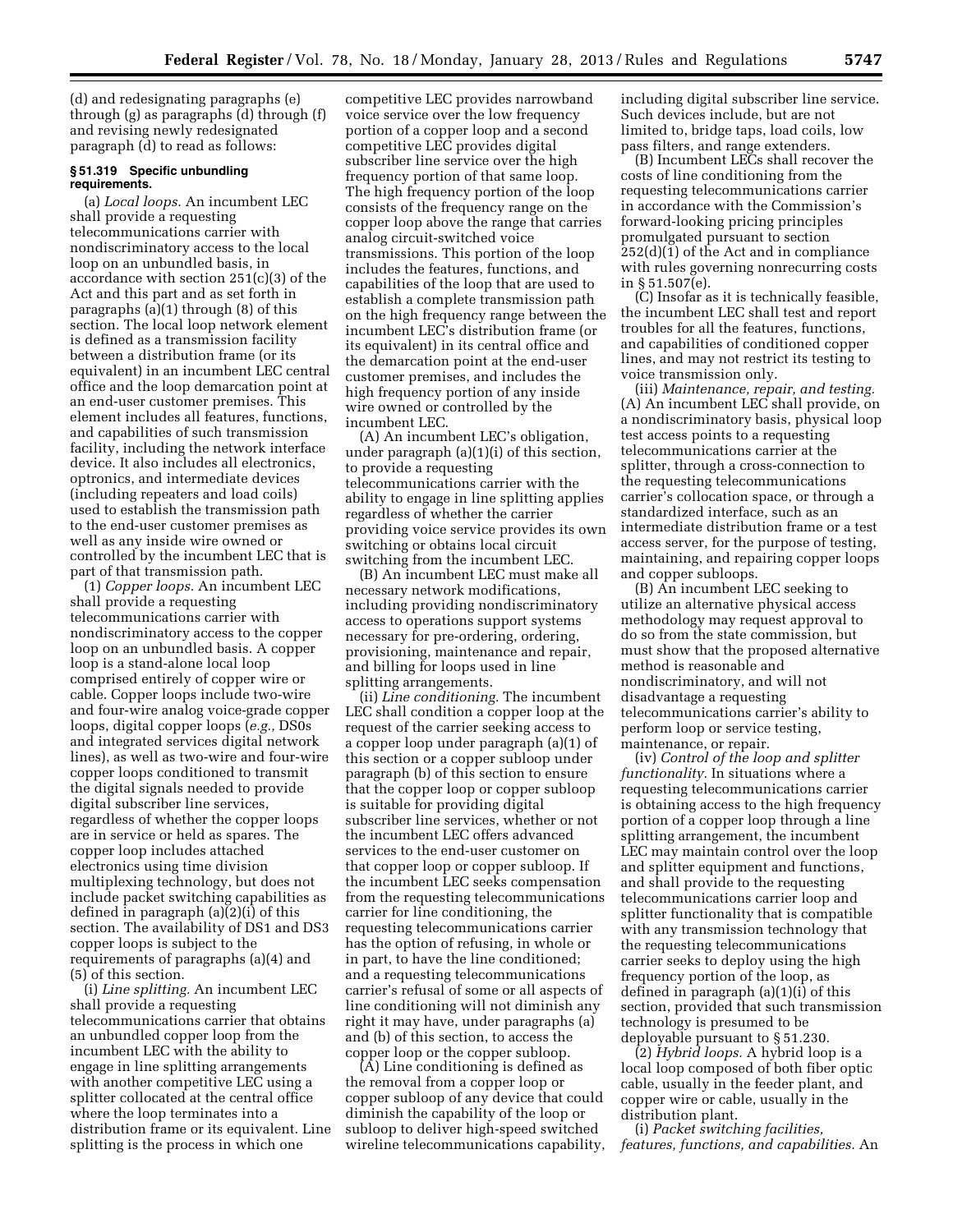incumbent LEC is not required to provide unbundled access to the packet switched features, functions and capabilities of its hybrid loops. Packet switching capability is the routing or forwarding of packets, frames, cells, or other data units based on address or other routing information contained in the packets, frames, cells or other data units, and the functions that are performed by the digital subscriber line access multiplexers, including but not limited to the ability to terminate an end-user customer's copper loop (which includes both a low-band voice channel and a high-band data channel, or solely a data channel); the ability to forward the voice channels, if present, to a circuit switch or multiple circuit switches; the ability to extract data units from the data channels on the loops; and the ability to combine data units from multiple loops onto one or more trunks connecting to a packet switch or packet switches.

(ii) *Broadband services.* When a requesting telecommunications carrier seeks access to a hybrid loop for the provision of broadband services, an incumbent LEC shall provide the requesting telecommunications carrier with nondiscriminatory access to the time division multiplexing features, functions, and capabilities of that hybrid loop, including DS1 or DS3 capacity (where impairment has been found to exist), on an unbundled basis to establish a complete transmission path between the incumbent LEC's central office and an end user's customer premises. This access shall include access to all features, functions, and capabilities of the hybrid loop that are not used to transmit packetized information.

(iii) *Narrowband services.* When a requesting telecommunications carrier seeks access to a hybrid loop for the provision of narrowband services, the incumbent LEC may either:

(A) Provide nondiscriminatory access, on an unbundled basis, to an entire hybrid loop capable of voice-grade service (i.e., equivalent to DS0 capacity), using time division multiplexing technology; or

(B) Provide nondiscriminatory access to a spare home-run copper loop serving that customer on an unbundled basis.

(3) *Fiber loops*—(i) *Definitions*—(A) *Fiber-to-the-home loops.* A fiber-to-thehome loop is a local loop consisting entirely of fiber optic cable, whether dark or lit, serving an end user's customer premises or, in the case of predominantly residential multiple dwelling units (MDUs), a fiber optic cable, whether dark or lit, that extends

to the multiunit premises' minimum point of entry (MPOE).

(B) *Fiber-to-the-curb loops.* A fiber-tothe-curb loop is a local loop consisting of fiber optic cable connecting to a copper distribution plant that is not more than 500 feet from the customer's premises or, in the case of predominantly residential MDUs, not more than 500 feet from the MDU's MPOE. The fiber optic cable in a fiberto-the-curb loop must connect to a copper distribution plant at a serving area interface from which every other copper distribution subloop also is not more than 500 feet from the respective customer's premises.

(ii) *New builds.* An incumbent LEC is not required to provide nondiscriminatory access to a fiber-tothe-home loop or a fiber-to-the-curb loop on an unbundled basis when the incumbent LEC deploys such a loop to an end user's customer premises that previously has not been served by any loop facility.

(iii) *Overbuilds.* An incumbent LEC is not required to provide nondiscriminatory access to a fiber-tothe-home loop or a fiber-to-the-curb loop on an unbundled basis when the incumbent LEC has deployed such a loop parallel to, or in replacement of, an existing copper loop facility, except that:

(A) The incumbent LEC must maintain the existing copper loop connected to the particular customer premises after deploying the fiber-tothe-home loop or the fiber-to-the-curb loop and provide nondiscriminatory access to that copper loop on an unbundled basis unless the incumbent LEC retires the copper loops pursuant to paragraph (a)(3)(iv) of this section.

(B) An incumbent LEC that maintains the existing copper loops pursuant to paragraph  $(a)(3)(iii)(A)$  of this section need not incur any expenses to ensure that the existing copper loop remains capable of transmitting signals prior to receiving a request for access pursuant to that paragraph, in which case the incumbent LEC shall restore the copper loop to serviceable condition upon request.

(C) An incumbent LEC that retires the copper loop pursuant to paragraph (a)(3)(iv) of this section shall provide nondiscriminatory access to a 64 kilobits per second transmission path capable of voice grade service over the fiber-to-the-home loop or fiber-to-thecurb loop on an unbundled basis.

(iv) *Retirement of copper loops or copper subloops.* Prior to retiring any copper loop or copper subloop that has been replaced with a fiber-to-the-home

loop or a fiber-to-the-curb loop, an incumbent LEC must comply with:

(A) The network disclosure requirements set forth in section 251(c)(5) of the Act and in § 51.325 through § 51.335; and

(B) Any applicable state requirements. (4) *DS1 loops.* (i) Subject to the cap described in paragraph (a)(4)(ii) of this section, an incumbent LEC shall provide a requesting telecommunications carrier with nondiscriminatory access to a DS1 loop on an unbundled basis to any building not served by a wire center with at least 60,000 business lines and at least four fiber-based collocators. Once a wire center exceeds both of these thresholds, no future DS1 loop unbundling will be required in that wire center. A DS1 loop is a digital local loop having a total digital signal speed of 1.544 megabytes per second. DS1 loops include, but are not limited to, two-wire and four-wire copper loops capable of providing high-bit rate digital subscriber line services, including T1 services.

(ii) *Cap on unbundled DS1 loop circuits.* A requesting telecommunications carrier may obtain a maximum of ten unbundled DS1 loops to any single building in which DS1 loops are available as unbundled loops.

(5) *DS3 loops.* (i) Subject to the cap described in paragraph (a)(5)(ii) of this section, an incumbent LEC shall provide a requesting telecommunications carrier with nondiscriminatory access to a DS3 loop on an unbundled basis to any building not served by a wire center with at least 38,000 business lines and at least four fiber-based collocators. Once a wire center exceeds both of these thresholds, no future DS3 loop unbundling will be required in that wire center. A DS3 loop is a digital local loop having a total digital signal speed of 44.736 megabytes per second.

(ii) *Cap on unbundled DS3 loop circuits.* A requesting telecommunications carrier may obtain a maximum of a single unbundled DS3 loop to any single building in which DS3 loops are available as unbundled loops.

(6) *Dark fiber loops.* An incumbent LEC is not required to provide requesting telecommunications carriers with access to a dark fiber loop on an unbundled basis. Dark fiber is fiber within an existing fiber optic cable that has not yet been activated through optronics to render it capable of carrying communications services.

(7) *Routine network modifications.* (i) An incumbent LEC shall make all routine network modifications to unbundled loop facilities used by requesting telecommunications carriers where the requested loop facility has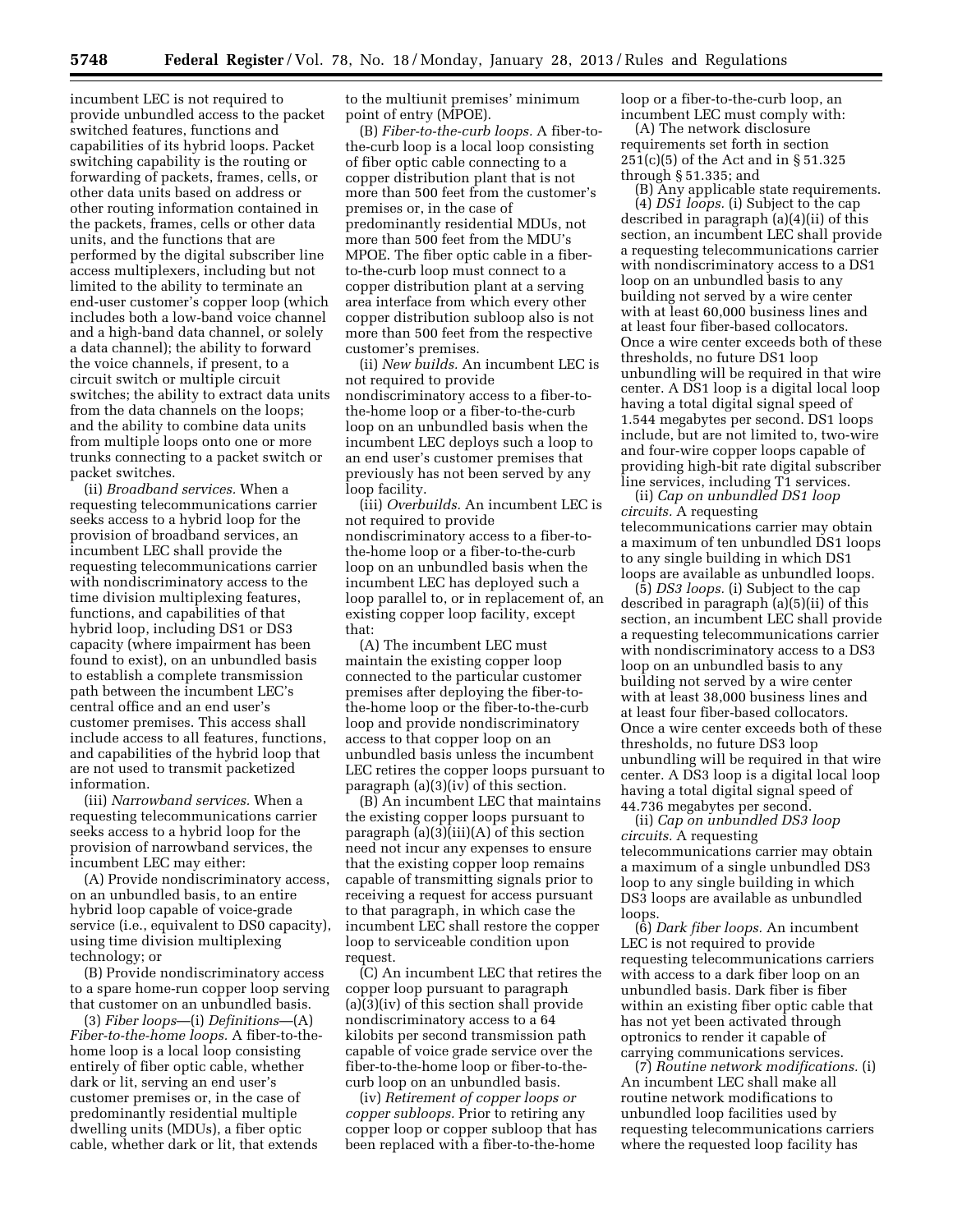already been constructed. An incumbent LEC shall perform these routine network modifications to unbundled loop facilities in a nondiscriminatory fashion, without regard to whether the loop facility being accessed was constructed on behalf, or in accordance with the specifications, of any carrier.

(ii) A routine network modification is an activity that the incumbent LEC regularly undertakes for its own customers. Routine network modifications include, but are not limited to, rearranging or splicing of cable; adding an equipment case; adding a doubler or repeater; adding a smart jack; installing a repeater shelf; adding a line card; deploying a new multiplexer or reconfiguring an existing multiplexer; and attaching electronic and other equipment that the incumbent LEC ordinarily attaches to a DS1 loop to activate such loop for its own customer. Routine network modifications may entail activities such as accessing manholes, deploying bucket trucks to reach aerial cable, and installing equipment casings. Routine network modifications do not include the construction of a new loop, or the installation of new aerial or buried cable for a requesting telecommunications carrier.

(8) *Engineering policies, practices, and procedures.* An incumbent LEC shall not engineer the transmission capabilities of its network in a manner, or engage in any policy, practice, or procedure, that disrupts or degrades access to a local loop or subloop, including the time division multiplexing-based features, functions, and capabilities of a hybrid loop, for which a requesting telecommunications carrier may obtain or has obtained access pursuant to paragraph (a) of this section.

\* \* \* \* \*

(d) *Dedicated transport.* An incumbent LEC shall provide a requesting telecommunications carrier with nondiscriminatory access to dedicated transport on an unbundled basis, in accordance with section 251(c)(3) of the Act and this part, as set forth in paragraphs (d) through (d)(4) of this section. A ''route'' is a transmission path between one of an incumbent LEC's wire centers or switches and another of the incumbent LEC's wire centers or switches. A route between two points (*e.g.,* wire center or switch "A" and wire center or switch "Z") may pass through one or more intermediate wire centers or switches (*e.g.,* wire center or switch ''X''). Transmission paths between identical end points (*e.g.,*  wire center or switch ''A'' and wire

center or switch ''Z'') are the same ''route,'' irrespective of whether they pass through the same intermediate wire centers or switches, if any.

(1) *Definition.* For purposes of this section, dedicated transport includes incumbent LEC transmission facilities between wire centers or switches owned by incumbent LECs, or between wire centers or switches owned by incumbent LECs and switches owned by requesting telecommunications carriers, including, but not limited to, DS1-, DS3-, and OCn-capacity level services, as well as dark fiber, dedicated to a particular customer or carrier.

(2) *Availability.* 

(i) *Entrance facilities.* An incumbent LEC is not obligated to provide a requesting carrier with unbundled access to dedicated transport that does not connect a pair of incumbent LEC wire centers.

(ii) *Dedicated DS1 transport.*  Dedicated DS1 transport shall be made available to requesting carriers on an unbundled basis as set forth in paragraphs  $(d)(2)(ii)(A)$  and  $(B)$  of this section. Dedicated DS1 transport consists of incumbent LEC interoffice transmission facilities that have a total digital signal speed of 1.544 megabytes per second and are dedicated to a particular customer or carrier.

(A) *General availability of DS1 transport.* Incumbent LECs shall unbundle DS1 transport between any pair of incumbent LEC wire centers except where, through application of tier classifications described in paragraph (d)(3) of this section, both wire centers defining the route are Tier 1 wire centers. As such, an incumbent LEC must unbundle DS1 transport if a wire center at either end of a requested route is not a Tier 1 wire center, or if neither is a Tier 1 wire center.

(B) *Cap on unbundled DS1 transport circuits.* A requesting telecommunications carrier may obtain a maximum of ten unbundled DS1 dedicated transport circuits on each route where DS1 dedicated transport is available on an unbundled basis.

(iii) *Dedicated DS3 transport.*  Dedicated DS3 transport shall be made available to requesting carriers on an unbundled basis as set forth in paragraphs  $(d)(2)(iii)(A)$  and $(B)$  of this section. Dedicated DS3 transport consists of incumbent LEC interoffice transmission facilities that have a total digital signal speed of 44.736 megabytes per second and are dedicated to a particular customer or carrier.

(A) *General availability of DS3 transport.* Incumbent LECs shall unbundle DS3 transport between any pair of incumbent LEC wire centers

except where, through application of tier classifications described in paragraph (d)(3) of this section, both wire centers defining the route are either Tier 1 or Tier 2 wire centers. As such, an incumbent LEC must unbundle DS3 transport if a wire center on either end of a requested route is a Tier 3 wire center.

(B) *Cap on unbundled DS3 transport circuits.* A requesting telecommunications carrier may obtain a maximum of 12 unbundled DS3 dedicated transport circuits on each route where DS3 dedicated transport is available on an unbundled basis.

(iv) *Dark fiber transport.* Dark fiber transport consists of unactivated optical interoffice transmission facilities. Incumbent LECs shall unbundle dark fiber transport between any pair of incumbent LEC wire centers except where, through application of tier classifications described in paragraph (d)(3) of this section, both wire centers defining the route are either Tier 1 or Tier 2 wire centers. An incumbent LEC must unbundle dark fiber transport if a wire center on either end of a requested route is a Tier 3 wire center.

(3) *Wire center tier structure.* For purposes of this section, incumbent LEC wire centers shall be classified into three tiers, defined as follows:

(i) Tier 1 wire centers are those incumbent LEC wire centers that contain at least four fiber-based collocators, at least 38,000 business lines, or both. Tier 1 wire centers also are those incumbent LEC tandem switching locations that have no lineside switching facilities, but nevertheless serve as a point of traffic aggregation accessible by competitive LECs. Once a wire center is determined to be a Tier 1 wire center, that wire center is not subject to later reclassification as a Tier 2 or Tier 3 wire center.

(ii) Tier 2 wire centers are those incumbent LEC wire centers that are not Tier 1 wire centers, but contain at least 3 fiber-based collocators, at least 24,000 business lines, or both. Once a wire center is determined to be a Tier 2 wire center, that wire center is not subject to later reclassification as a Tier 3 wire center.

(iii) Tier 3 wire centers are those incumbent LEC wire centers that do not meet the criteria for Tier 1 or Tier 2 wire centers.

(4) *Routine network modifications.* (i) An incumbent LEC shall make all routine network modifications to unbundled dedicated transport facilities used by requesting telecommunications carriers where the requested dedicated transport facilities have already been